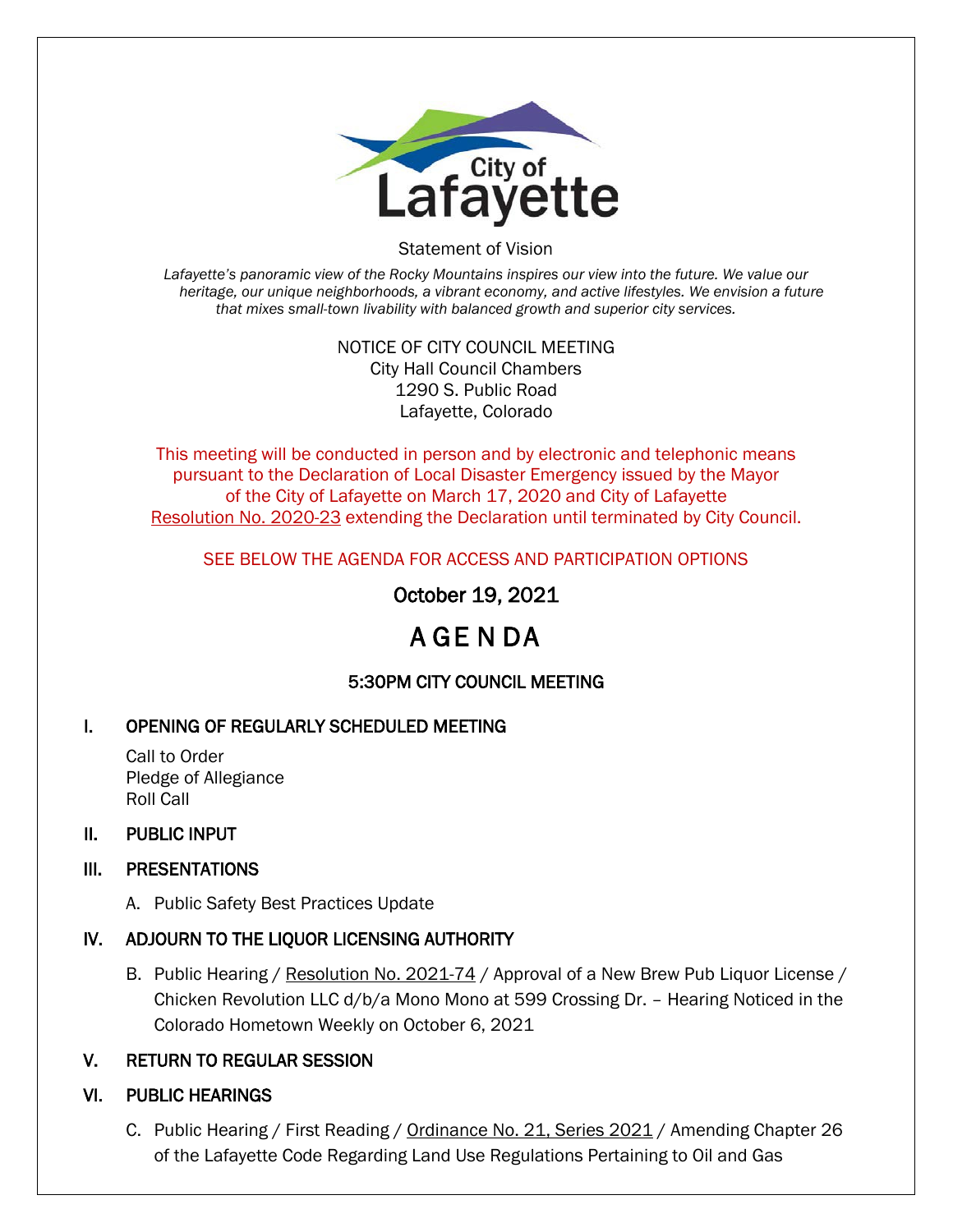Development, Facilities, and Operations – Public Hearing Noticed in the Daily Camera on October 8, 2021

## VII. LAND USE ITEMS

D. Resolution No. 2021-75 / Approval of a Minor Subdivision for Prince Pointe

## VIII. REGULAR BUSINESS

- E. 2021 One Lafayette Distribution
- F. Resolution No. 2021-76 / Waste Hauler License Fee
- G. First Reading / Ordinance No. 22, Series 2021 / Amending Ordinance No. 5, Series 2021 Authorizing the Acquisition by Eminent Domain of Certain Real Property Interests Necessary to Construct, Operate and Maintain Public Improvements Required for the State Highway 7/119th Street Intersection Improvements Project

## IX. PROCLAMATIONS

H. Extra Mile Day / November 1, 2021

## X. CONSENT AGENDA

- I. Minutes from the October 5, 2021 City Council Meeting
- J. Summary of the October 11, 2021 City Council Joint Workshop with the Planning Commission and Comprehensive Plan Community Advisory Committee
- K. Second Reading / Ordinance No. 20, Series 2021 / Water Reclamation Facility Bond Parameters
- L. Resolution No. 2021-71 / Intergovernmental Agreement with Boulder Valley School District / Student One Sharing Initiative
- M. Resolution No. 2021-77 / Approving a Second Amendment to Cherrywood Subdivision Development Agreement
- N. Resolution No. 2021-78 / Surplus Vehicles
- O. Change Order No. 3 / 5 MG Red Zone Tank Repainting / Riley Industrial, Inc.

## XI. STAFF REPORTS

- P. City Attorney's Report
- Q. City Administrator's Report

## XII. COUNCIL APPOINTMENTS

- R. Appointments to the Public Art Committee
- XIII. COUNCIL REPORTS
- XIV. ADJOURN

## OPTIONS FOR ACCESSING THE MEETING

• Attend the meeting in person. City Hall Council Chambers, 1290 S. Public Road.